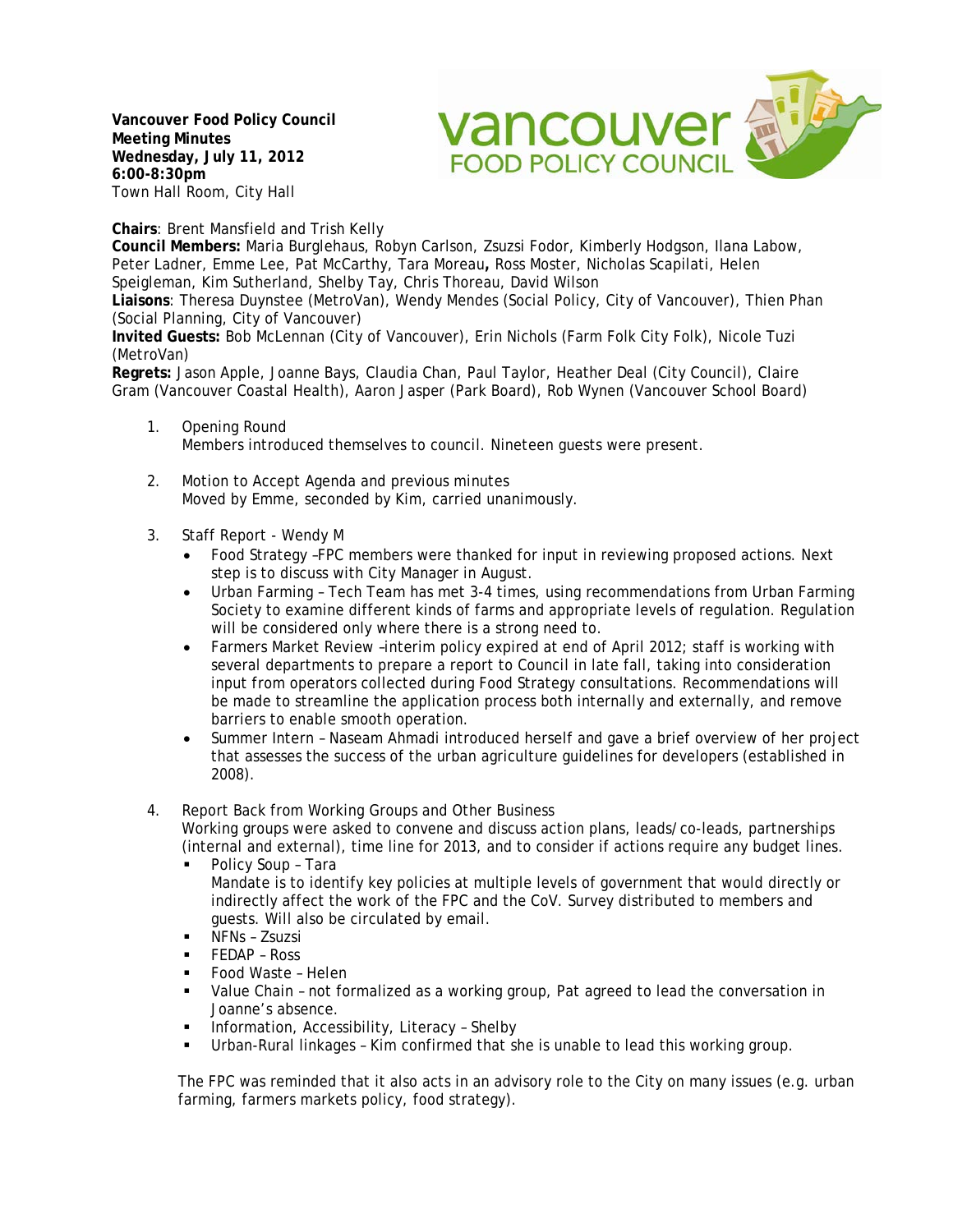Document distributed to working group leads, to be submitted to Chairs before September so FPC work plan can be in place.

- 5. Introduction of theme (Presentation by Erin Nichols, Farm Folk City Folk) Presentation answers questions:
	- What is your experience with this issue?
	- Is there a policy or action you're asking VFPC to consider?

Erin described her experience with the Shared Harvest and Foodprint programs, in the context of 30-40% food wastage in Metro Vancouver. The goal is to Reduce (landfill portion)/Rescue (edible portion)/Compost (remainder).

Rescue component: addressed by Shared Harvest, an online resource where businesses can post food for sale or donation, and where charities/non-profits can post wish list. Erin outlined some challenges for Food Distribution Organizations and Food Businesses and how these were addressed. Her project worked with 6 organizations, and focused on uncut produce. Guidelines for food rescue organizations were developed, and they are now looking at expanding to one BC-wide Shared Harvest site. [www.sharedharvest/bc](http://www.sharedharvest/bc)

Reduction component: addressed by Foodprint program. Given that 40% of food (system-wide) in Canada is wasted (with 51% of that wasted in the home), efforts to recapture wasted food will relieve pressure on farmers in coming decades. The program focuses on strategies to educate consumers.

Erin is in the process of developing a program with Choices, looking for further funding, and wanting to learn from, and partner with, local and regional programs. She confirmed that the program does not yet have an intercultural aspect, and while she agrees that food packaging is an important issue, it is not currently examined as part of this project.

MOTION: The FPC, having received the presentation and seeing the value in the project, agrees to endorse the Foodprint project, supporting its fundraising initiatives through letters of support written by either the Chairs or WG lead.

Moved by Shelby, carried unanimously, with one abstention (Nicholas).

6. Updates: Bob McLennan, Solid Waste, City of Vancouver

The City has a program for family residential food scraps collection, and is looking at expanding. A pilot has been undertaken to include all foods scraps with weekly organics collection and biweekly garbage collection. A variety of communication strategies are being used in two neighbourhoods (4 areas total). Information is being compiled and a plan and budget are being prepared for report to council in Fall 2012, with hopes to phase in across city beginning in Spring 2013. Some operational issues have been identified such as how to handle changes in cart sizes. For example, 20% wanted to change size to larger garbage carts with bi-weekly collection. The target was 35% participation, but project has 45% participation (not including backyard composters). Diversion rate goal was 25%, actual diversion estimated at 50%. The City has a pilot for multifamily units with 3 buildings, may expand after single-family expansion complete. The City may provide collection and regulate it or require properties to provide. Trish reminded Bob that the FPC is available for support.

## Nicole Tuzi (Solid Waste, Metro Van)

Metro Van has both an integrated waste plan and a food strategy, and recognizes the overlap between them. There is an emphasis on the food hierarchy – reduction at source through purchasing, then rescue to feed humans then animals then composting. A map with layers for food distribution programs, food retailers, wholesalers, and restaurants is being created. The New Hope Cuisine Project on the North Shore diverts 250 tonnes annually from the waste